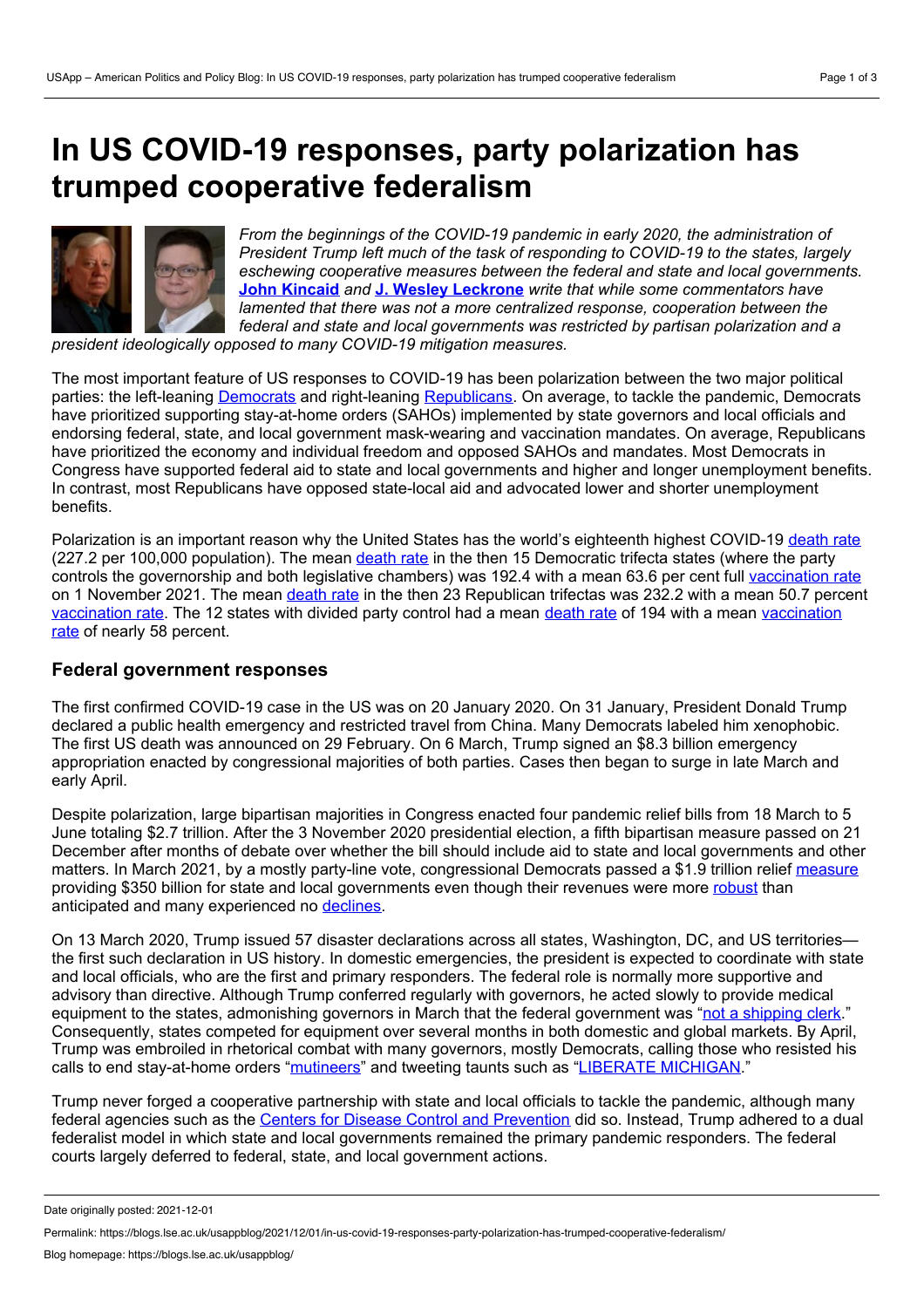Trump's most consequential act was his 15 May 2020 announcement of [Operation](https://www.gao.gov/products/gao-21-319) Warp Speed, a public-private partnership funded with \$10 billion to develop a COVID-19 vaccine. Three companies produced vaccines within months, and the first [vaccination](https://www.bbc.com/news/world-us-canada-55305720) occurred on 13 December 2020. Mass vaccinations began under Trump and continued under President Joseph Biden.

## **State and local government responses**

State and local governments began responding substantially to the pandemic by 11 March 2020. San Francisco was the first to declare an emergency on 15 February. It banned large gatherings on 11 March and, together with surrounding local governments, implemented a SAHO on 17 [March](https://sf.gov/news/sf-responds-coronavirus-outbreak-stay-home-order). California issued the first statewide SAHO on 19 [March](https://calmatters.org/health/coronavirus/2021/03/timeline-california-pandemic-year-key-points/).



## *[Photo](https://unsplash.com/photos/OQWu-hk7pKo) by Martin [Sanchez](https://unsplash.com/@martinsanchez?utm_source=unsplash&utm_medium=referral&utm_content=creditCopyText) on [Unsplash](https://unsplash.com/?utm_source=unsplash&utm_medium=referral&utm_content=creditCopyText)*

By 7 April, 43 governors had issued SAHOs of varying stringency and scope. Of the first ten SAHO-issuing governors, nine were Democrats. All states having no SAHO had Republican governors. Republican governors who issued SAHOs were the first to ease them. Democratic states experienced higher unemployment and government job losses, producing pressure on congressional Democrats to enact state-local relief. Most Republicans opposed such relief, arguing that Democratic states induced their own woes. Trump [tweeted](https://www.nbcnews.com/politics/donald-trump/trump-says-only-blue-states-have-budget-woes-he-couldn-n1200666): "Well run [Republican] States should not be bailing out poorly run [Democratic] States, using CoronaVirus as the excuse!"

Most state courts did not interfere with gubernatorial policymaking, although the Republican supreme courts of Michigan and Wisconsin overturned gubernatorial SAHOs. Some Republican state legislatures acted to curtail governors' emergency powers. Facing a Democratic governor, Pennsylvania's Republican legislature passed and obtained voter ratification of two state constitutional amendments in November 2020 curbing the governor's emergency powers.

Conflict occurred between some states and local governments, especially Republican-controlled states such as Texas that have big cities dominated by Democrats. Republican governors and legislatures sought to rein in Democratic cities' SAHOs and mask and vaccination mandates. In New York, however, the then Democratic governor, Andrew Cuomo's clashes with New York City's Democratic mayor, Bill de Blasio delayed the city's SAHO until 22 March. Also, the governor ordered elderly COVID-19 hospital patients removed to nursing homes. By 22 April, New York, with 5.9 per cent of the US population, had 41.5 percent of US COVID-19 deaths.

# **Under Trump, a centralized federal response to COVID-19 might have been doomed**

Date originally posted: 2021-12-01

Permalink: https://blogs.lse.ac.uk/usappblog/2021/12/01/in-us-covid-19-responses-party-polarization-has-trumped-cooperative-federalism/